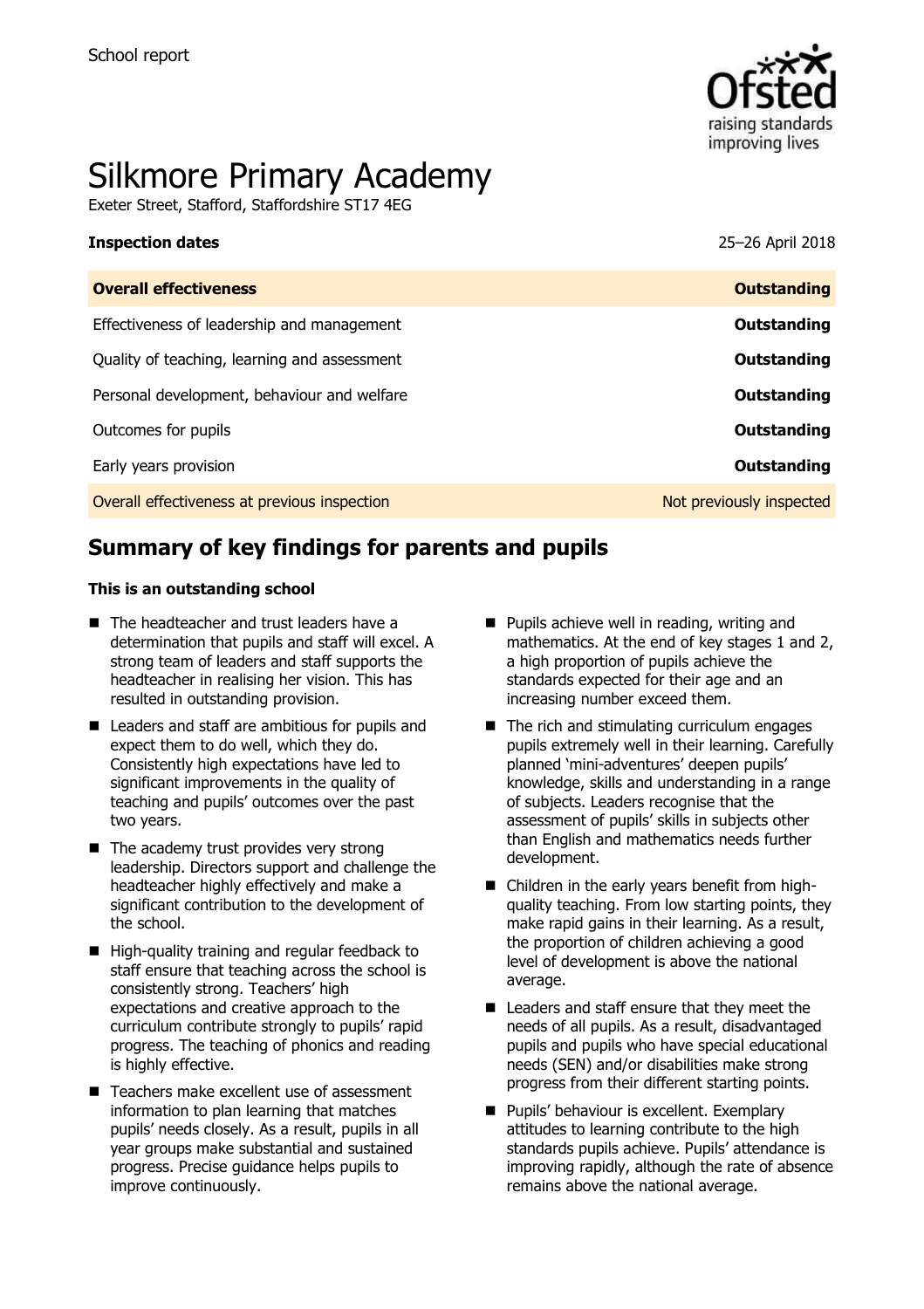

# **Full report**

### **What does the school need to do to improve further?**

- **Further develop the assessment of pupils' progress in subjects other than English and** mathematics, so that leaders and governors have an even better understanding of pupils' achievement across the curriculum.
- Continue to improve attendance so that all pupils can benefit from uninterrupted learning.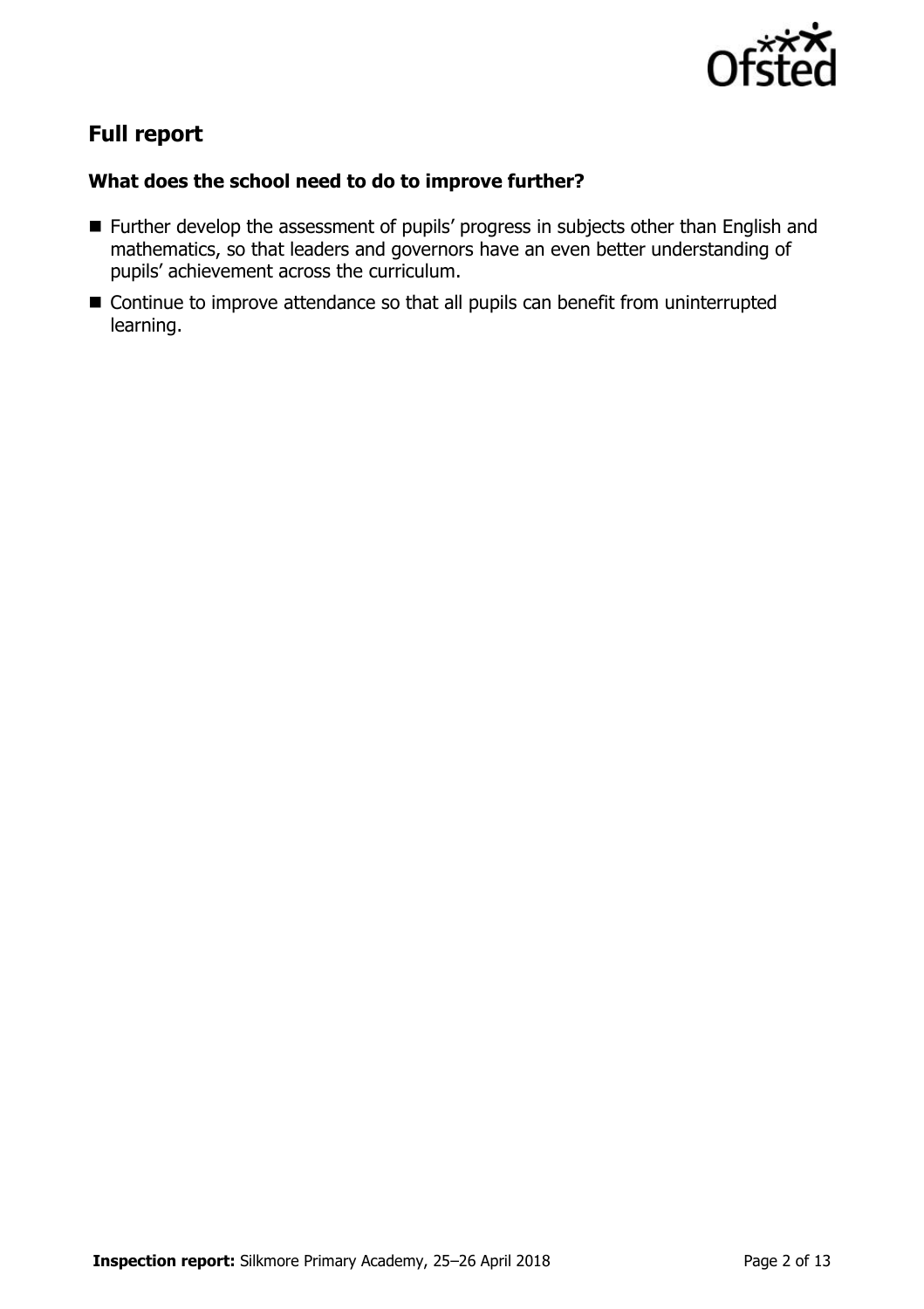

## **Inspection judgements**

#### **Effectiveness of leadership and management Constanding**

- The headteacher leads the school with passion and determination. She has extremely high expectations of pupils and staff and is uncompromising in her ambition for every pupil. The school's motto of 'Aim High' permeates all aspects of its work. As a result, pupils thrive and their achievements are outstanding.
- Leaders within the school and from the academy trust have established a culture of continual improvement. They analyse all aspects of the school's performance closely in their pursuit of excellence. Rigorous and high-quality monitoring ensures that every leader is well equipped to identify strengths and areas for further improvement within their areas of responsibility. Leaders proactively engage with external partners to quality assure the impact of their work.
- All staff benefit from high-quality training and support, which ensures that their skills and subject knowledge are strong. Teachers who are at an early stage in their career, and those who are new to the school, receive excellent support. More experienced staff are flourishing because of the excellent professional development opportunities they receive. They are highly enthusiastic and motivated to do their very best for pupils. Staff feel extremely well supported and morale is high.
- Leaders have improved the quality of teaching significantly over the past two years so that it is now outstanding. They make regular checks on the quality of teaching and provide teachers with comprehensive feedback to develop their practice. Staff review and debate their work constantly to ensure that it is the best it can be.
- The purposeful and highly engaging curriculum is a significant strength of the school. Exciting 'mini-adventures' capture pupils' interests and fuel their enjoyment of learning. Skilful planning ensures that teaching deepens pupils' knowledge, skills and understanding in science, the humanities and the creative arts exceptionally well. Highquality opportunities to develop pupils' reading, writing and mathematics skills abound. Consequently, pupils of all abilities make substantial and sustained progress across a wide range of subjects.
- The curriculum promotes pupils' spiritual, moral, social and cultural development very effectively. Pupils are deeply thoughtful and reflective as a result. Staff thread British values throughout the curriculum and pupils demonstrate an exceptional understanding of how these apply to their own lives. Trips ensure that every pupil experiences, for example, a visit to a museum, a restaurant and a stay away from home during their time at the school.
- Leaders broaden pupils' awareness of different faiths and cultures through a range of stimulating experiences, such as a whole-school trip to a Sikh temple and the recent visit of a Buddhist monk. Through the involvement of parents and carers in some of these experiences, leaders extend the positive impact of their work beyond the school gates. As a result, there is a strong sense of community and pupils show understanding and respect for individual differences.
- $\blacksquare$  The leadership of provision for pupils who have SEN and/or disabilities is highly effective. The special educational needs coordinator works closely with other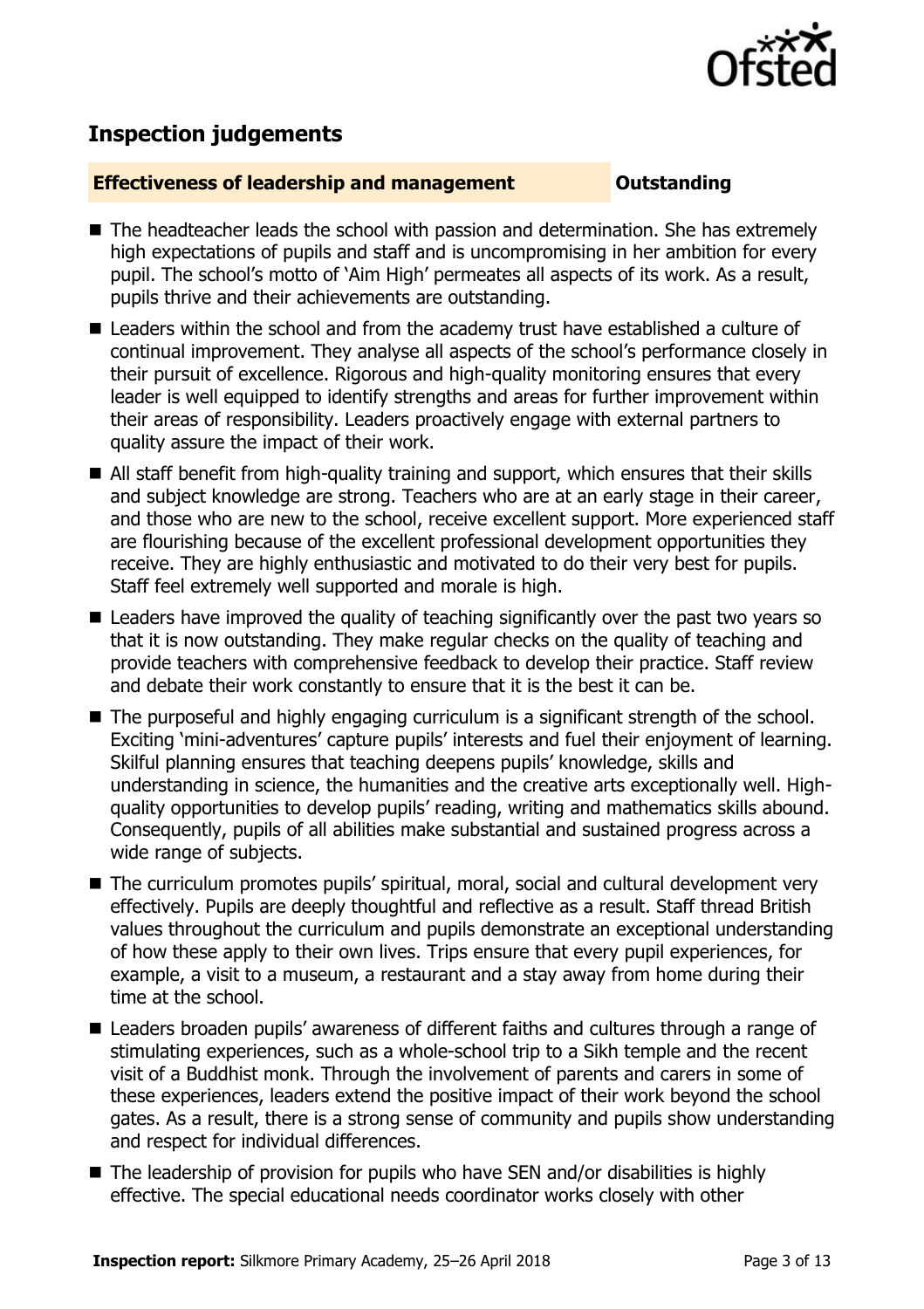

professionals to ensure that staff have the necessary expertise to meet the needs of this group of pupils successfully. As a result, well-trained staff provide high-quality support for pupils' specific learning, behaviour, and social and emotional needs. Leaders diligently monitor the impact of this support on pupils' progress and wellbeing. This carefully planned approach ensures that pupils who have SEN and/or disabilities make strong progress from their starting points.

- Leaders are highly skilled in identifying the barriers to learning for disadvantaged pupils. They use the pupil premium funding exceptionally well to provide academic, social and emotional support for these pupils. Staff carefully consider pupils' individual needs and provide tailored support to ensure that they learn well and make excellent progress. Leaders regularly check that the support pupils receive is making a positive difference. As a result, disadvantaged pupils achieve at least as well as, and in many cases better than, their peers.
- Leaders use the physical education (PE) and sport premium funding effectively to employ specialist sports coaches. These coaches teach physical education and deliver a wide range of sports activities at lunchtimes and after school. This has notably increased pupils' participation in physical activity.
- **Parents spoken to during the inspection expressed overwhelming support for the** school. For example, they appreciate the support their children receive and the information staff provide about their children's learning and achievement. Parents recognise the significant improvements to the quality of education over the past two years and value the changes leaders and the academy trust have made.

### **Governance of the school**

- The board of trustees provides strong governance. It takes full accountability for the performance of the school.
- The regional director is knowledgeable and highly skilled. Termly progress meetings ensure that the regional board has a deep understanding of the school's priorities and progress towards achieving these. The regional director provides robust challenge and methodically holds leaders to account for school improvement.
- The recently formed local governing body knows the school well. It makes good use of training opportunities provided by the trust and is beginning to offer helpful support and challenge to leaders.
- The board of trustees and local governing body make regular checks to ensure that additional funding, including the pupil premium and sports premium, improves pupils' outcomes.

### **Safeguarding**

- The arrangements for safeguarding are effective. Staff receive regular training on all aspects of safeguarding and there is a high level of vigilance across the school. Meticulous records show the breadth of training that staff have undertaken and when this is due for renewal.
- All staff are knowledgeable about the potential risks pupils may face. They are confident in applying the school's policies to keep pupils safe. Staff know the signs that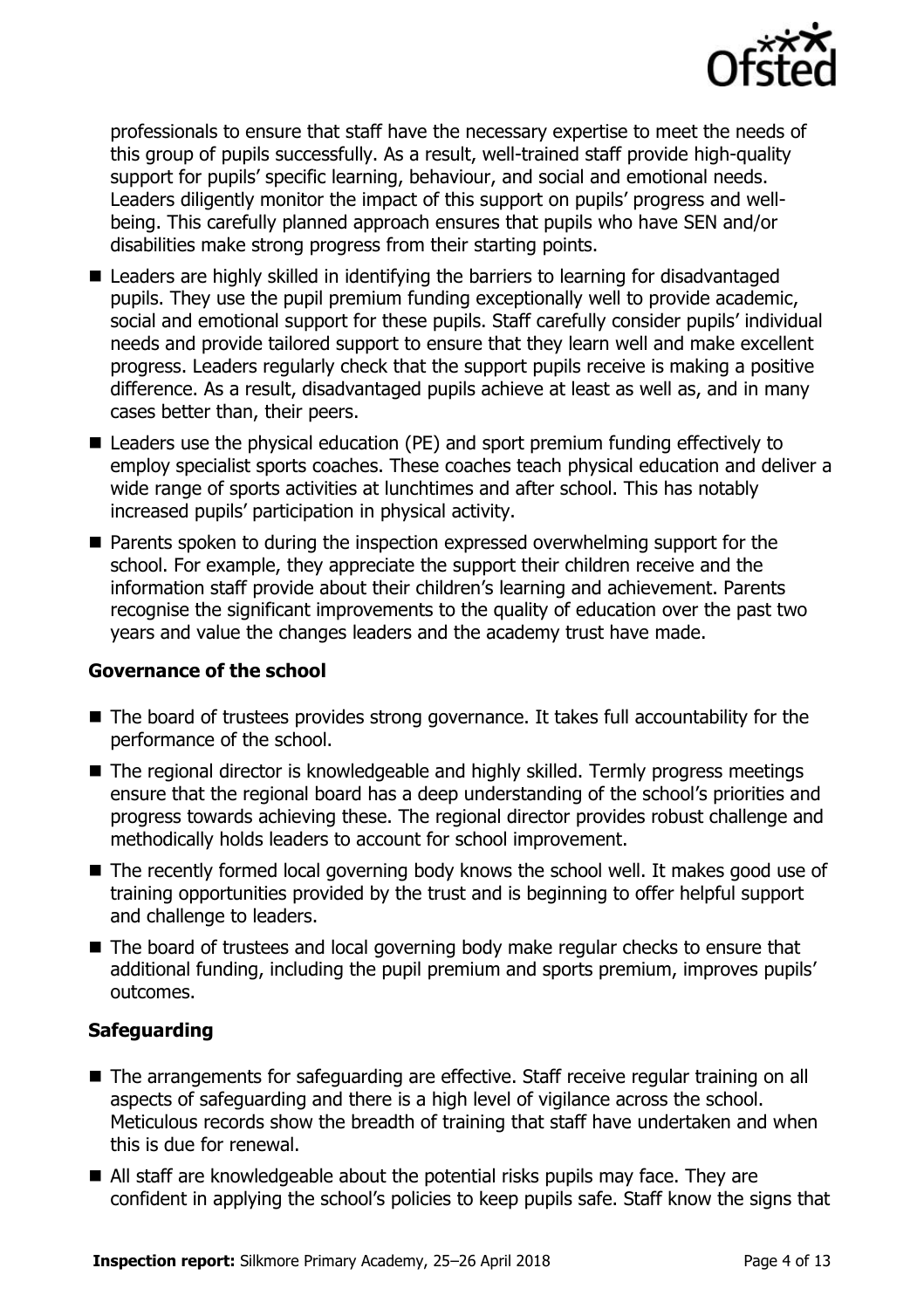

might indicate a pupil is at risk of harm and understand how to make referrals should they have concerns.

School and trust leaders work together very effectively to ensure that statutory requirements are met well. Trust staff make regular and helpful checks on the school's safeguarding policies and procedures. For example, they monitor the school's single central record each term to ensure that employment checks on all adults are up to date.

#### **Quality of teaching, learning and assessment Outstanding**

- Teaching is outstanding because teachers use their strong subject knowledge and creativity to deliver lessons that excite pupils and enable them to learn highly effectively. All staff have high expectations of pupils and talk passionately about there being 'no glass ceiling' to what pupils can achieve. Teachers have an accurate understanding of each pupil's needs and skilfully plan learning to ensure that pupils make excellent progress.
- Teachers' use of assessment is a notable strength. In every class, staff ensure that work precisely matches pupils' individual needs and builds on their prior learning. Each pupil's learning journey is different, based on teachers' incisive evaluation of pupils' understanding. Teachers provide consolidation or work that is more challenging to ensure that every pupil makes strong and secure progress from their different starting points. Leaders recognise that while this highly effective practice is embedded in reading, writing and mathematics, it needs further development in other subjects.
- Checks on pupils' progress are frequent. Teachers are quick to address any misconceptions and to identify where pupils need more challenge. Through the school's 'try it, fix it' strategy, staff provide pupils with clear and helpful guidance on how to improve their work. Pupils consistently respond to this feedback, which is very effective in supporting their learning.
- Teachers and learning support assistants use questioning very well to check pupils' understanding and deepen their thinking. Many questions challenge pupils to explain why they think things and provide examples. As a result, pupils are articulate and reflective.
- Highly effective teaching enables pupils to achieve well in phonics and reading. The approach to the teaching of phonics is systematic and rigorous. Adults model sounds accurately and expect pupils to mirror this. Leaders track pupils' progress precisely. As a result, younger pupils make excellent progress in the development of their phonics skills. They use their phonics knowledge very well to read unfamiliar words and to spell. Staff promote reading avidly throughout the school. Consequently, pupils thoroughly enjoy reading. They talk confidently about the types of books they enjoy and their favourite authors. Older pupils demonstrate a strong understanding of inference. Pupils make rapid progress in reading in all year groups.
- The teaching of writing is excellent. Teachers provide lively and purposeful opportunities to motivate pupils to want to write. As a result, pupils produce highquality work, and an increasing number are working at the highest standard.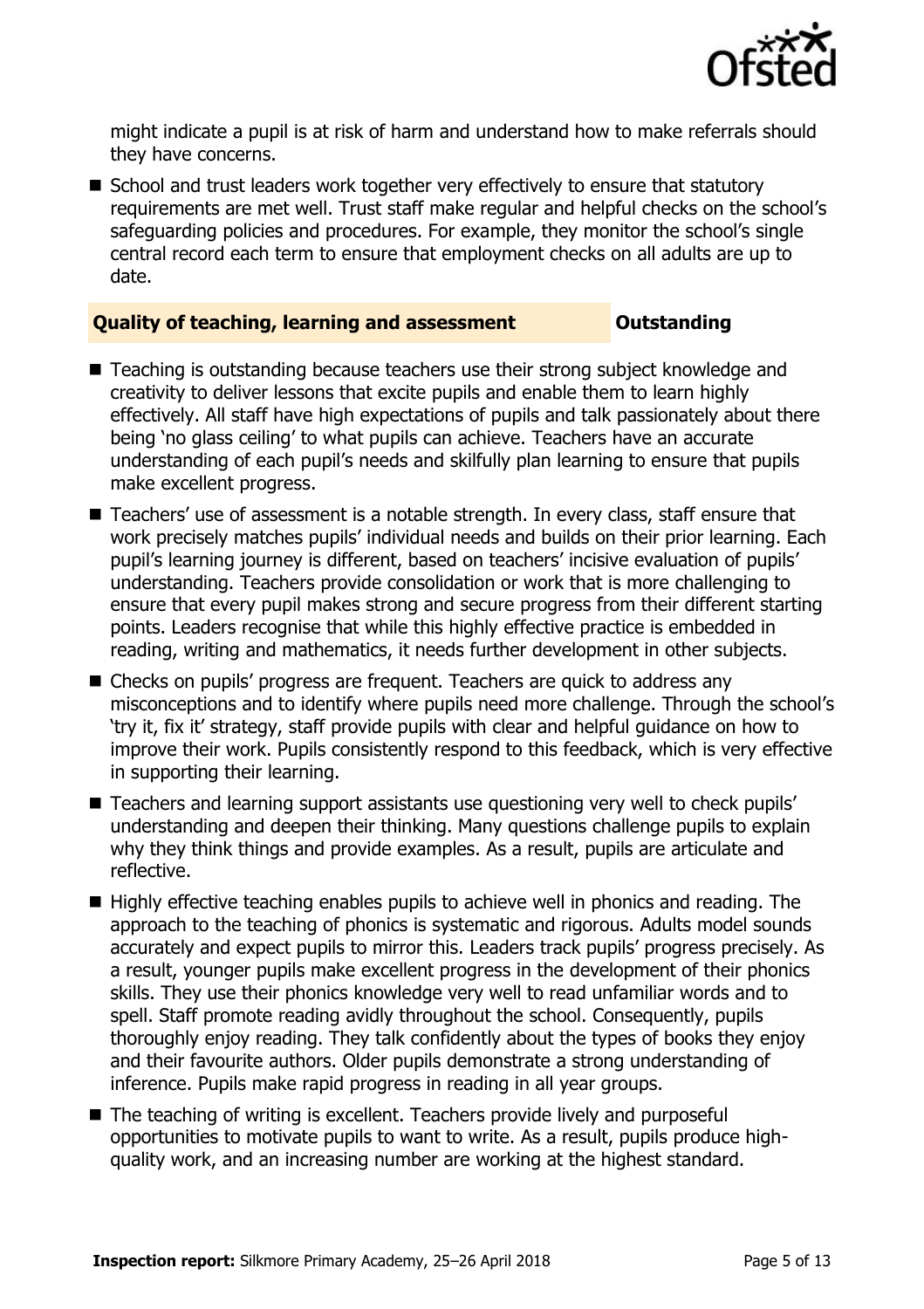

- **Pupils have many opportunities to develop a strong understanding of key mathematical** concepts, particularly those relating to number and calculation. A high level of challenge is evident and work in books shows that pupils apply their knowledge to solve mathematical problems very well. Teachers encourage pupils to use mathematical apparatus to aid their mathematical understanding very effectively. Consequently, pupils make excellent progress. A high proportion of pupils reach the standards expected for their age, and an increasing proportion exceed them.
- Relationships between pupils and staff are highly effective. These positive relationships contribute to pupils' exemplary behaviour, positive attitudes to learning and the strong progress they make.
- Pupils are keen to learn; they know that teachers have high expectations of them. As a result, pupils work exceptionally hard and productively across a wide range of subjects. Work in pupils' books shows careful attention to detail and neat presentation. Pupils are rightly proud of their work. Displays of pupils' work celebrate their achievements and support their learning. Leaders ensure that these displays are of a consistently high quality, reinforcing pupils' pride in themselves and their school.

#### **Personal development, behaviour and welfare <b>COUNG COULTS** Outstanding

#### **Personal development and welfare**

- The school's work to promote pupils' personal development and welfare is outstanding. This is because staff share a strong commitment to supporting pupils' well-being. Leaders are determined to instil ambition in pupils and to broaden their horizons.
- **Pupils are confident and motivated learners. They are proud of their school and of their** achievements. Pupils speak very positively about the broad range of experiences they benefit from at school and about how staff challenge them to do their best. They have a well-developed understanding of what it means to be a successful learner.
- Strong curriculum provision ensures that pupils have an exceptional understanding of how to keep themselves safe. Pupils learn how to make informed choices to avoid dangers. As a result, pupils are knowledgeable about ways to stay safe, for example when using the internet, crossing the road and playing in the local community.
- **Pupils have a very good knowledge of different forms of bullying and understand the** difference between bullying and falling out. They say that bullying at Silkmore is rare. Pupils are confident that if it happens, adults respond quickly and it is always resolved.
- Relationships across the school are excellent. Staff know pupils extremely well and are attentive to their different needs. They nurture pupils' confidence and emotional wellbeing successfully. Staff sensitively provide additional support for pupils who need extra help, for example in managing their feelings or behaviour. As a result, pupils' attitudes to learning are extremely positive.
- **Pupils say that they feel very safe at school and that adults care for them well.** Information on display around the school lets pupils know the key adults they can talk to if they are worried or upset. Pupils spoken to during the inspection readily identified that they had an adult they could go to if they needed help.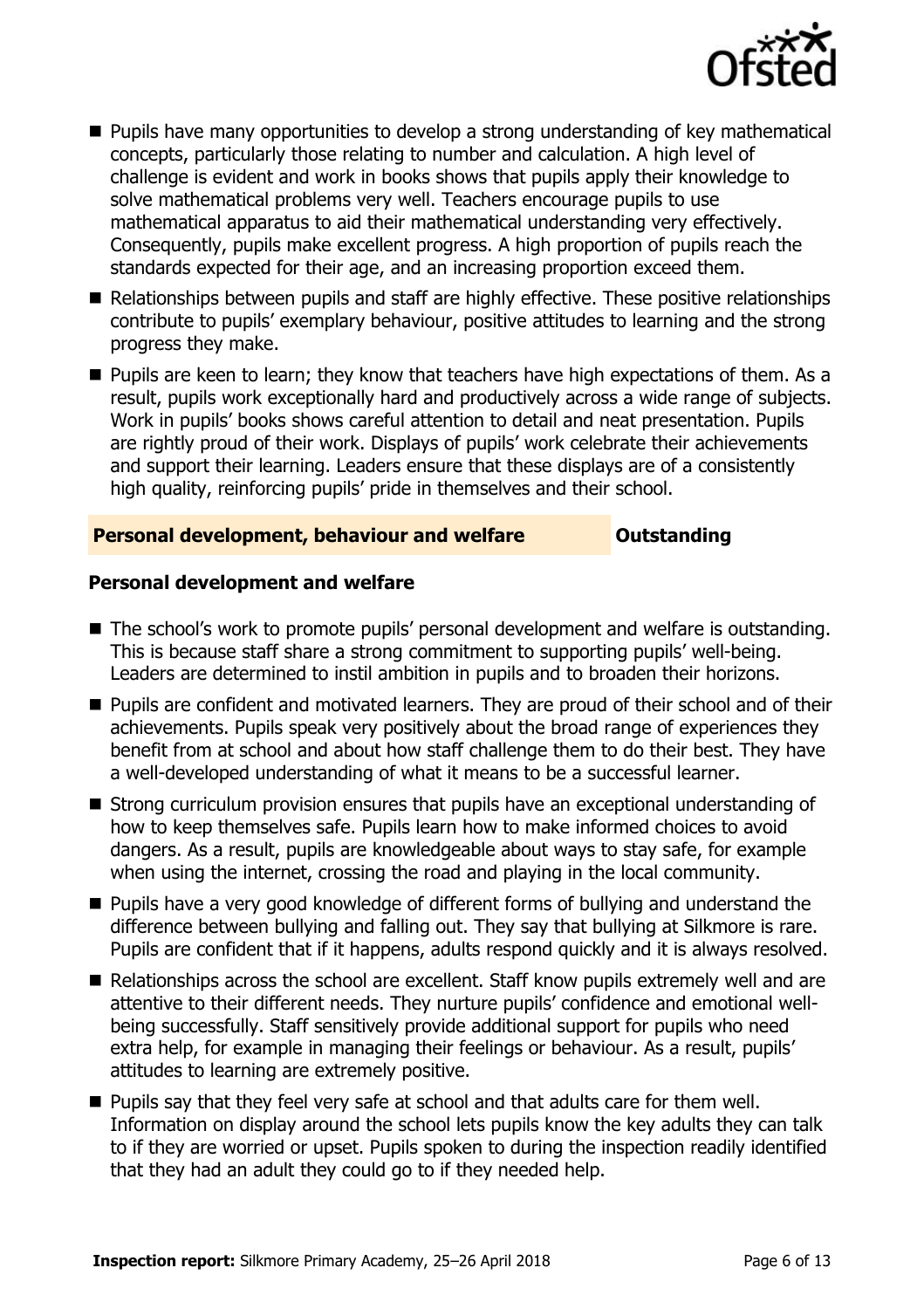

■ The breakfast club enables pupils to start the day well. Pupils are able to engage in a variety of interesting activities and meet with their friends. A large number of pupils enjoy a wide range of after-school activities.

### **Behaviour**

- The behaviour of pupils is outstanding. This is because staff manage pupils' behaviour extremely well. Clear and high expectations, along with well-understood rewards and sanctions, support pupils to behave exceptionally well.
- **Pupils'** conduct is exemplary. They move around the school sensibly and calmly and are keen to meet staff's high expectations. There is a purposeful 'buzz' of learning throughout the school.
- Attitudes to learning are very positive and make a strong contribution to pupils' outstanding progress. Pupils listen attentively in lessons and are keen to answer questions. They respond quickly and quietly to teachers' instructions and move seamlessly from one lesson to another. Pupils take responsibility for their own learning. They apply themselves well to tasks and respond well to opportunities to improve their work.
- **Pupils are courteous and polite. They learn and play happily together, showing respect** and consideration for each other. At breaktimes and lunchtimes, pupils take turns to share equipment. They use quiet areas well and enjoy reading and socialising with their friends.
- Staff are successful in meeting the needs of the small number of pupils who have difficulty in managing their own feelings and behaviour. High-quality adult support and skilled interventions enable these pupils to succeed. Leaders use exclusion where necessary, but only as a last resort, to help pupils understand what is expected of them in school.
- Leaders make expectations about pupils' attendance clear. They have implemented a range of strategies to improve pupils' attendance, including attendance 'clinics' and meetings with the headteacher. Leaders monitor attendance closely and are quick to identify when individual pupils' attendance declines. These actions have resulted in an increase in pupils' attendance rates, significantly so in the past two terms. Leaders continue to strive to improve attendance as they accept that it remains below the national average.

### **Outcomes for pupils Outstanding**

- Children enter the school with starting points that are below those typical for their age. By the time they leave the school at the end of Year 6, pupils achieve standards that are at least in line with, and sometimes better than, national averages in reading, writing and mathematics. This is because of the outstanding progress pupils make in these subjects.
- $\blacksquare$  In 2017, pupils' progress at the end of key stage 2 was well above average in reading and mathematics and above average in writing. Scrutiny of pupils' work shows that current pupils are making similarly strong progress in all year groups.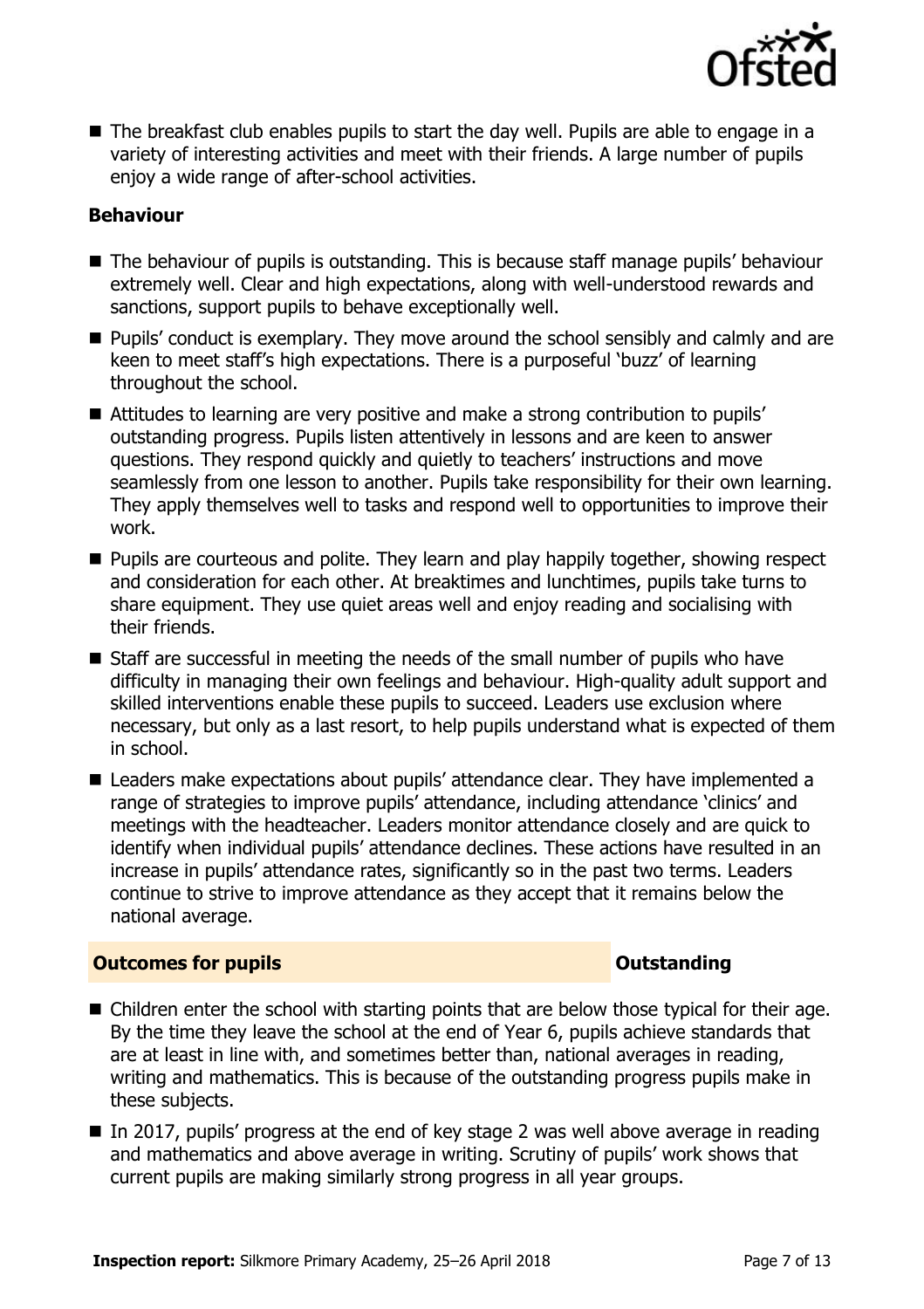

- **Pupils make excellent progress in phonics. The proportion of pupils who achieve the** expected standard in the Year 1 phonics screening check has been above the national average for the past two years. This means that pupils have a strong foundation to become successful readers.
- Work in books shows that pupils consistently develop strong knowledge, skills and understanding across a wide range of subjects. The skilfully designed curriculum enables pupils to apply their learning well and make connections between their learning. Pupils continually practise and reinforce their skills in reading, writing and mathematics in a range of purposeful contexts. As a result, pupils' learning and understanding are consolidated and deepened extremely well.
- The proportions of pupils achieving the expected standard in reading, writing and mathematics at the end of Year 6 are rising. In 2017, pupils' attainment at the expected standard was above national averages in reading and mathematics, and in line with the national average in writing. The proportion of pupils achieving the higher standard was above the national average in reading and broadly in line with the national average in writing and mathematics.
- In 2017, standards at the end of Year 2 were above the national averages in reading, writing and mathematics. The proportion of pupils working at greater depth was in line with national averages in reading and mathematics, and just below in writing.
- The progress of disadvantaged pupils is at least as good as, and sometimes better than, that of other pupils in the school and nationally. This is because leaders closely monitor these pupils' progress and identify their individual needs precisely. Consequently, these pupils receive exactly the right support to enable them to succeed.
- All pupils benefit from excellent support, including that provided by highly skilled teaching assistants. Leaders' close monitoring and carefully tailored additional support ensure that pupils who have SEN and/or disabilities make very good progress from their low starting points.
- The most able pupils make strong and sustained progress. This is because teachers provide them with appropriately high levels of challenge. The school's assessment information and work in books show that more pupils in each year group are working at the higher standard in writing and mathematics than in previous years.

### **Early years provision CONSTANDING TO A RESEARCH CONSTANDING TO A RESEARCH CONSTANDING TO A RESEARCH CONSTANDING TO A RESEARCH CONSTANDING TO A RESEARCH CONSTANDING TO A RESEARCH CONSTANDING TO A RESEARCH CONSTANDING TO**

- Leadership of the early years is highly effective. The early years leader checks the quality of teaching regularly and supports staff to develop their practice. She has a precise understanding of the many strengths in the provision, as well as what could be even better. Staff have high expectations of what children can achieve and there is a continual drive for improvement. The provision is outstanding as a result.
- Children enter Nursery and pre-school with knowledge, skills and understanding that are below those typical for their age. Some children enter Reception at a similarly low level. From these low starting points, children make excellent progress. As a result, the proportion of children who achieve a good level of development at the end of the Reception Year has been above the national average for the past two years.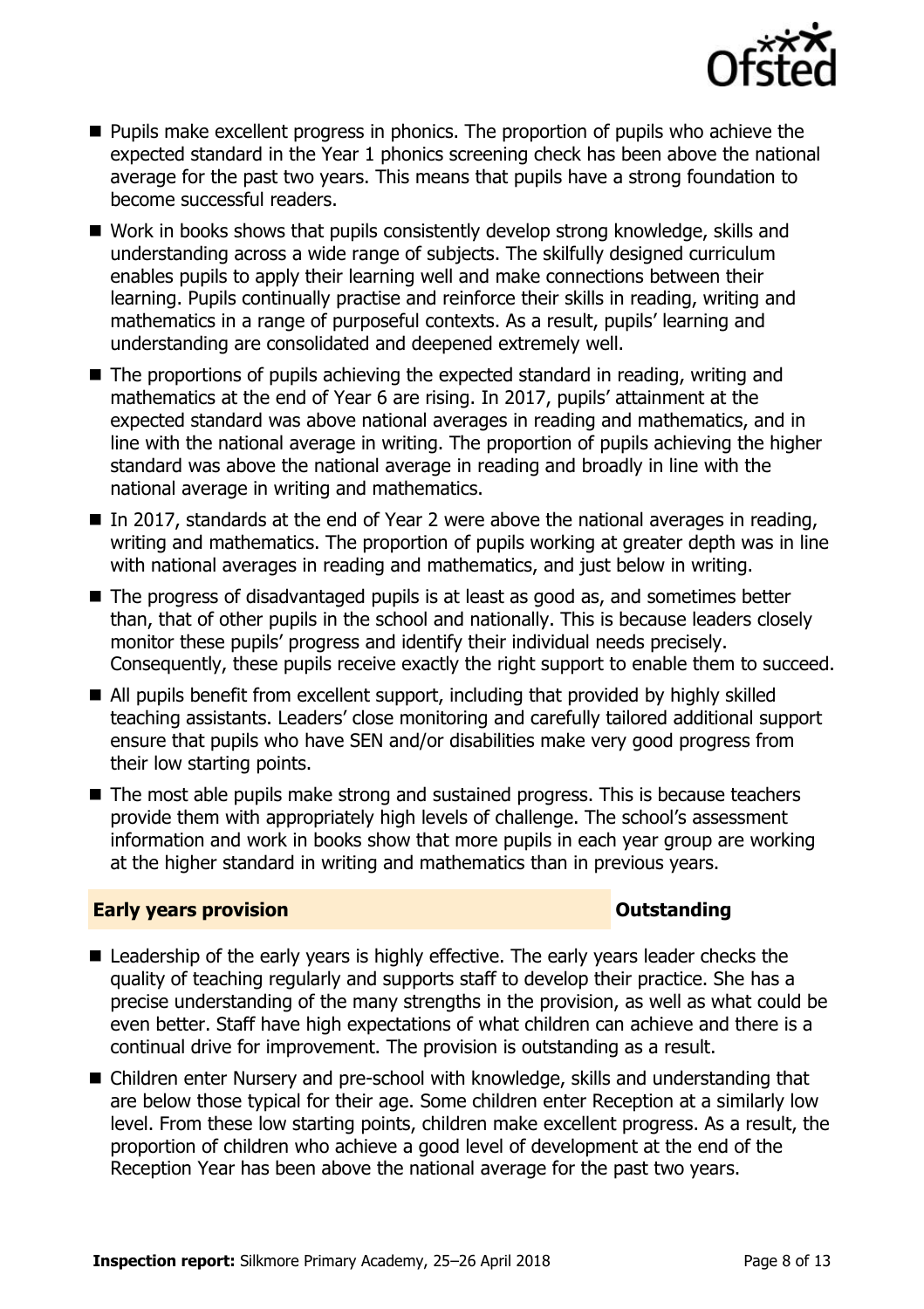

- Adults skilfully plan activities that are engaging and appeal to children's interests. The curriculum is rich and varied and immerses children in experiences that stimulate their imagination. Consequently, children are engrossed in their learning. For example, during the inspection, the very youngest children were enthralled while learning to play percussion instruments with a specialist musician. Children's excitement was evident when testing out their predictions of which objects would float or sink in the pre-school class. They observed intently when checking to see if George, the class duckling, would float.
- Leaders have identified that many children enter Nursery and Reception needing to develop their communication and language skills. To address this, adults take every opportunity to develop children's speaking and listening. They are very skilled in talking to children and continually model language to support children's vocabulary development. As a result, children make rapid progress in their acquisition of communication and language skills.
- The learning environment across early years is richly resourced and highly stimulating. Children benefit from a wide range of opportunities to explore and investigate, both indoors and outdoors. Adults use the outdoor area exceptionally well to develop children's reading, writing and number skills. Opportunities for children to read, write and count during their play are plentiful. Children relish these opportunities.
- Children learn and play very well together. They work collaboratively, sharing resources and taking turns. Through highly effective modelling by adults, children develop social skills rapidly and show maturity in their actions. For example, when one pre-school child was struggling to put an apron on, another child was quick to help, directing him to put his arms up so that she could place the apron over his head.
- Excellent use is made of precise assessments to plan learning that builds on what children know, understand and can do. Leaders monitor children's progress closely and adapt planning to maximise children's development. As a result, children make tremendous gains in the early years, particularly those who start in the school's Nursery and attend through to the end of the Reception Year.
- Clear routines, high expectations and strong relationships ensure that children's behaviour is exemplary. Children listen carefully to adults and respond quickly to instructions. They move sensibly and safely around the learning environment and speak politely to each other and to adults.
- Adults have recently begun to prepare children in the Reception class to move into Year 1. They have carefully considered the key knowledge and skills that children need to be able to make a flying start to the next stage of their education. Over the past term, adults have delivered a curriculum that has prepared children very well for their move into key stage 1.
- Leaders provide a wide range of opportunities for parents to be involved in their children's learning. Initiatives such as 'Family Fridays' and the 'reading café' give parents the chance to work alongside their children in school. Parents are able to use the school's online system to look at examples of their children's learning, as well as sharing learning from home with staff. Parents engage well because of the very positive relationships that staff foster with them. Attendance at parents' evenings is high.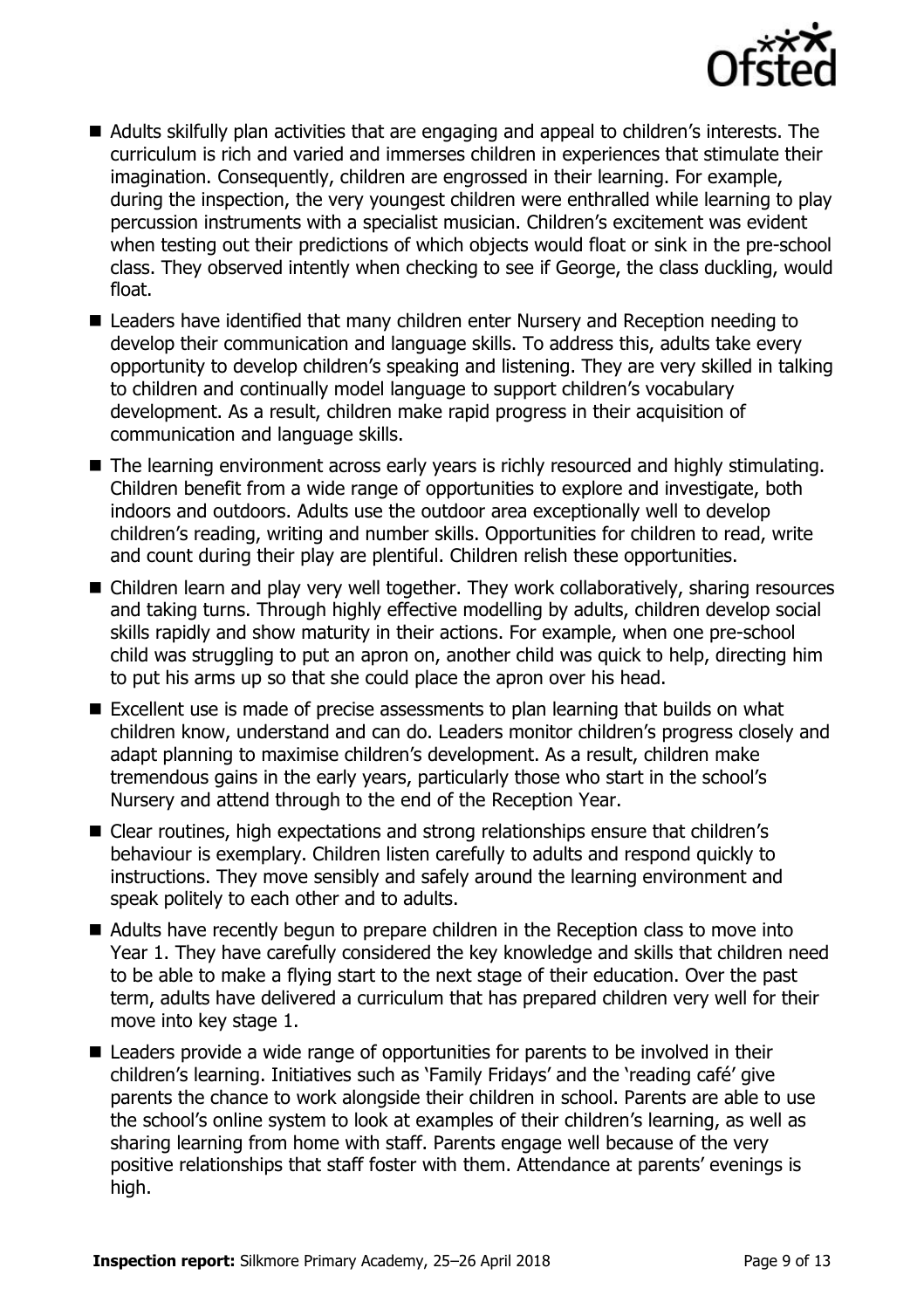

# **School details**

| Unique reference number | 142014        |
|-------------------------|---------------|
| Local authority         | Staffordshire |
| Inspection number       | 10048363      |

This inspection of the school was carried out under section 5 of the Education Act 2005.

| Type of school                      | Primary                      |
|-------------------------------------|------------------------------|
| School category                     | Academy sponsor-led          |
| Age range of pupils                 | 2 to 11                      |
| Gender of pupils                    | Mixed                        |
| Number of pupils on the school roll | 232                          |
| Appropriate authority               | Board of trustees            |
| Chair                               | <b>Graham Cole</b>           |
| <b>Headteacher</b>                  | Sarah Mills                  |
| Telephone number                    | 01785 333930                 |
| Website                             | www.silkmoreacademy.co.uk    |
| <b>Email address</b>                | office@silkmoreacademy.co.uk |
| Date of previous inspection         | Not previously inspected     |

### **Information about this school**

- Silkmore Primary Academy converted to become a sponsored academy in July 2015. It is part of the REAch2 multi-academy trust. The multi-academy trust is governed by a trust board who are accountable for all of the schools in the trust. Regional boards hold leaders to account for school performance. The local governing body makes checks at a school level and reports its findings back to the regional board.
- The school is smaller than the average-sized primary school.
- The proportion of disadvantaged pupils is well above the national average.
- $\blacksquare$  The proportion of pupils who have SEN and/or disabilities is below the national average. The number of pupils with a statement of special educational needs, or an education, health and care plan, is also below the national average.
- The early years comprises a Nursery class for two- and three-year-old children, a preschool class for three- and four-year-olds, and a Reception class.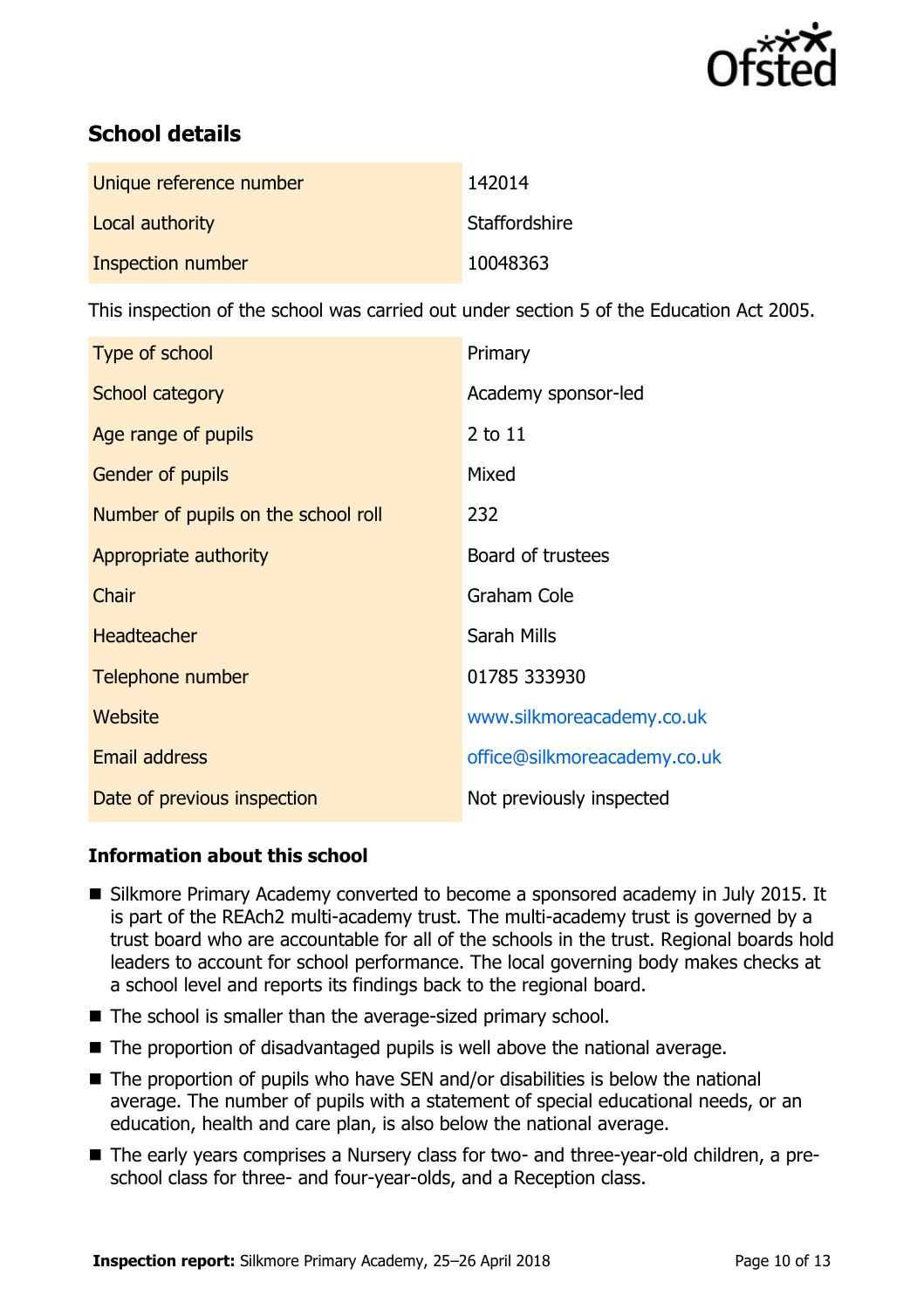

- There is one class in each year group from Year 1 to Year 6.
- The school runs a breakfast club and an after-school club.
- The school meets the government's current floor standards, which are the minimum expectations for pupils' attainment and progress in reading, writing and mathematics by the end of Year 6.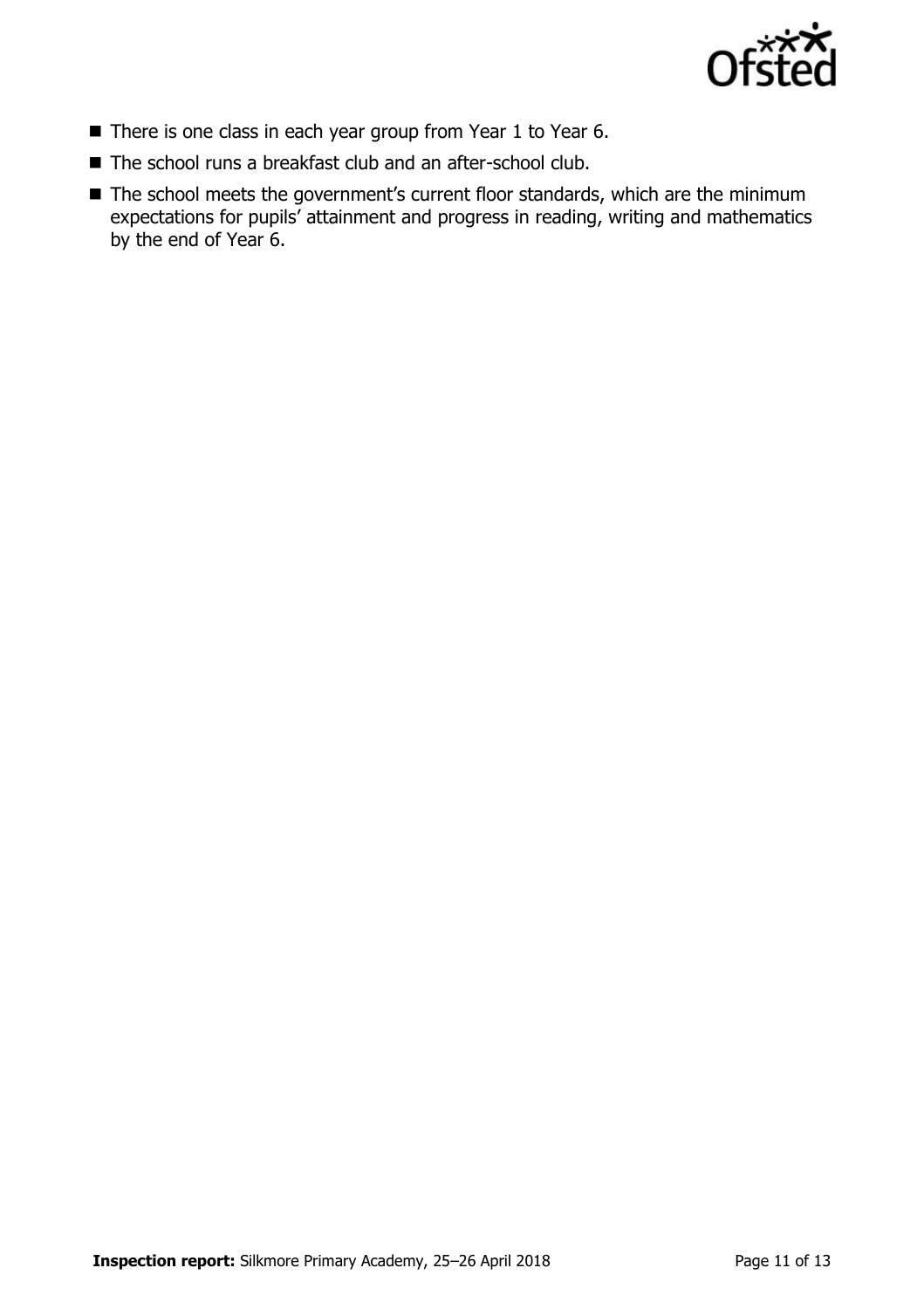

# **Information about this inspection**

- Inspectors observed pupils' learning in parts of 15 lessons. Nine of these observations were undertaken jointly with senior leaders. One inspector visited the breakfast club and after-school club.
- Inspectors observed pupils' behaviour in lessons and at breaktimes and lunchtimes.
- Inspectors spoke formally with a group of pupils, as well as talking to pupils in lessons and around the school.
- An inspector listened to a group of pupils read and talked to them about their reading.
- **Inspectors extensively examined the quality of work in pupils' 'mini-adventure',** mathematics and science books jointly with senior leaders.
- **Discussions were held with the headteacher and other school leaders. The lead** inspector met with six school staff to gather their views on safeguarding, professional development and pupils' learning.
- The lead inspector met with the regional director for the REAch2 multi-academy trust. A meeting was also held with the chair of the local governing body and one local governing body member.
- Inspectors reviewed a wide range of documentation, including the school's selfevaluation and improvement plans, information about current pupils' attainment and progress, records of checks made on the quality of teaching, records relating to safeguarding and attendance, minutes of meetings of the local governing body and information on the school's website.
- **Inspectors took into consideration the 12 responses to Parent View. Inspectors also** spoke to parents at the beginning of the school day.
- Inspectors spoke to staff and took account of the views expressed in the 27 responses to Ofsted's online questionnaire.

#### **Inspection team**

Claire Jones, lead inspector **Her Majesty's Inspector** 

**Helen Morrison Community Construction Community Construction Construction Construction Construction Construction**